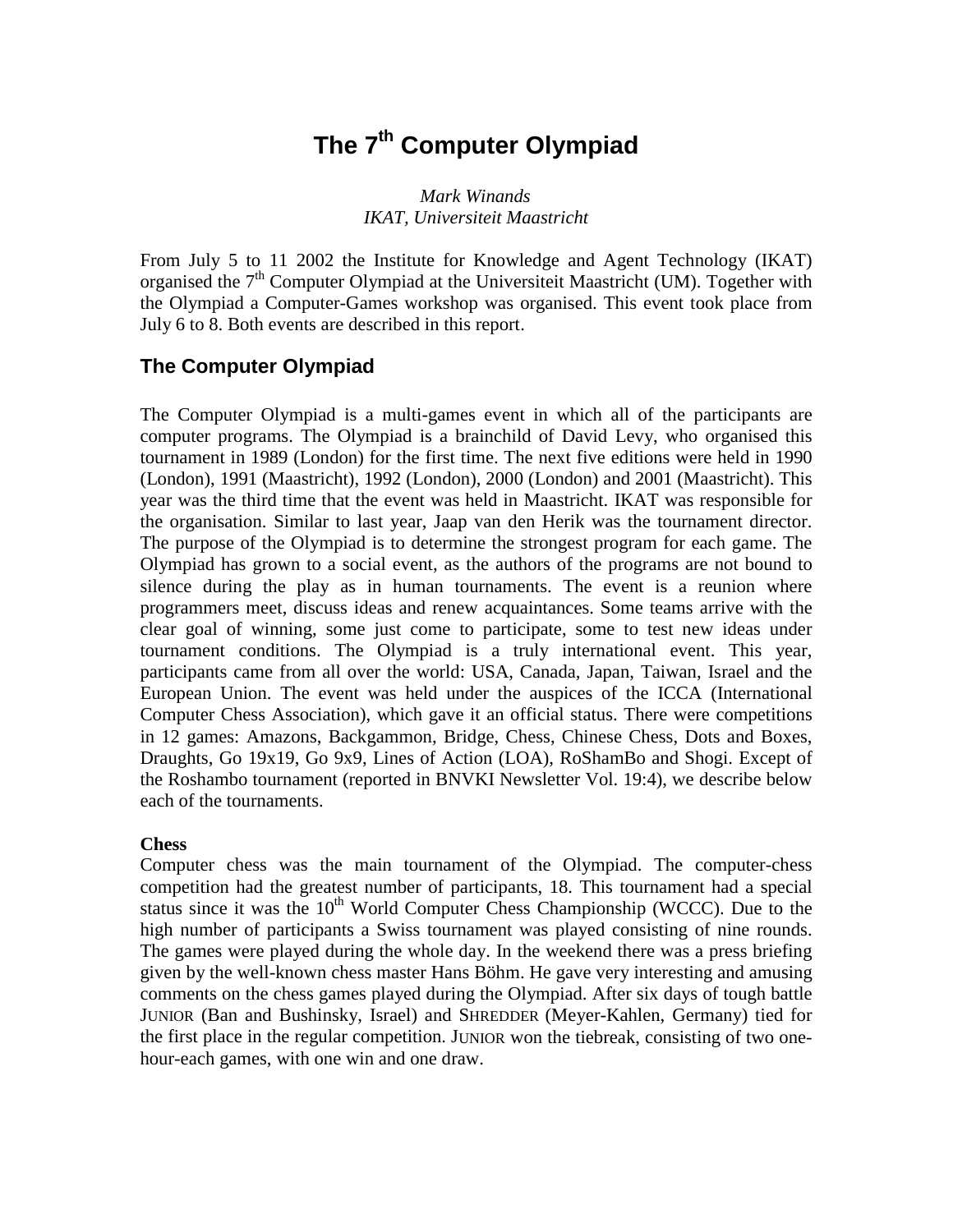#### **Amazons**

A popular new game in the AI community is Amazons. It is a simple board game of occupying and enlarging territory. The game is quite similar to Go. Because of the large branching factor, a brute-force approach, like in chess, is unfeasible in Amazons. Looking at the results it was obvious that the level of the Amazons programs had increased. 8QP (de Koning, the Netherlands), the unbeaten champion of the previous two tournaments, lost surprisingly the first two games. Newcomer AMAZONG (Lieberum, Germany) won the title, 8QP got silver.

#### **Backgammon**

It was ten years ago when the last backgammon tournament was played at the Olympiad. Unfortunately, this year only two programs participated: BGBLITZ (Berger, Germany) and GNUBG (Müller, Germany). They played a best-of-five match, which was won by BGBLITZ.

#### **Bridge**

The Bridge tournament was held in the weekend. The top two programs, WBRIDGE5 (Costel, France) and JACK (Kuijff, The Netherlands) participated in the event. Surprisingly, the supposedly weaker program WBRIDGE5 won the tournament. But JACK took revenge by wining the World Computer Bridge Championship six weeks later, where WBRIDGE5 came in second.

#### **Chinese Chess**

Like last year the Asian programs dominated the Chinese Chess tournament. The battle for the first place was again between ELP (Chen, Taiwan) and SHIGA 8.1 (Yen, Taiwan). Those two programs playing against each other was a derby, since both belong to the same research group. In the end the program ELP won this exciting competition for the second time.

#### **Dots and Boxes**

Dots and Boxes was a newcomer at the Olympiad. It is a two-player paper-and-pencil game. The number of participants was only 2. CONTROL FREAK (Fraser, USA) won this small competition convincingly. Second was SEICHO (Iida, Japan).

#### **Draughts**

Draughts was the second main tournament of the Olympiad. This competition was played in the weekend. For most of the participants the event was a home match: eight of the nine programs were Dutch. The tournament had a special status since it was the Open Draughts World Championship 2002. DAM 2.2 (Jetten, The Netherlands) won the prestigious title.

#### **Go / 19x19 and 9x9**

After the absence of last year Go 19x19 (which is the standard board size) returned as part of the Olympiad. Go is one of the most challenging games for AI researchers. Because of the high branching factor standard search techniques do not work in Go. The play of the current Go programs is still at amateur level. GO4++ (Reiss, UK) won the Go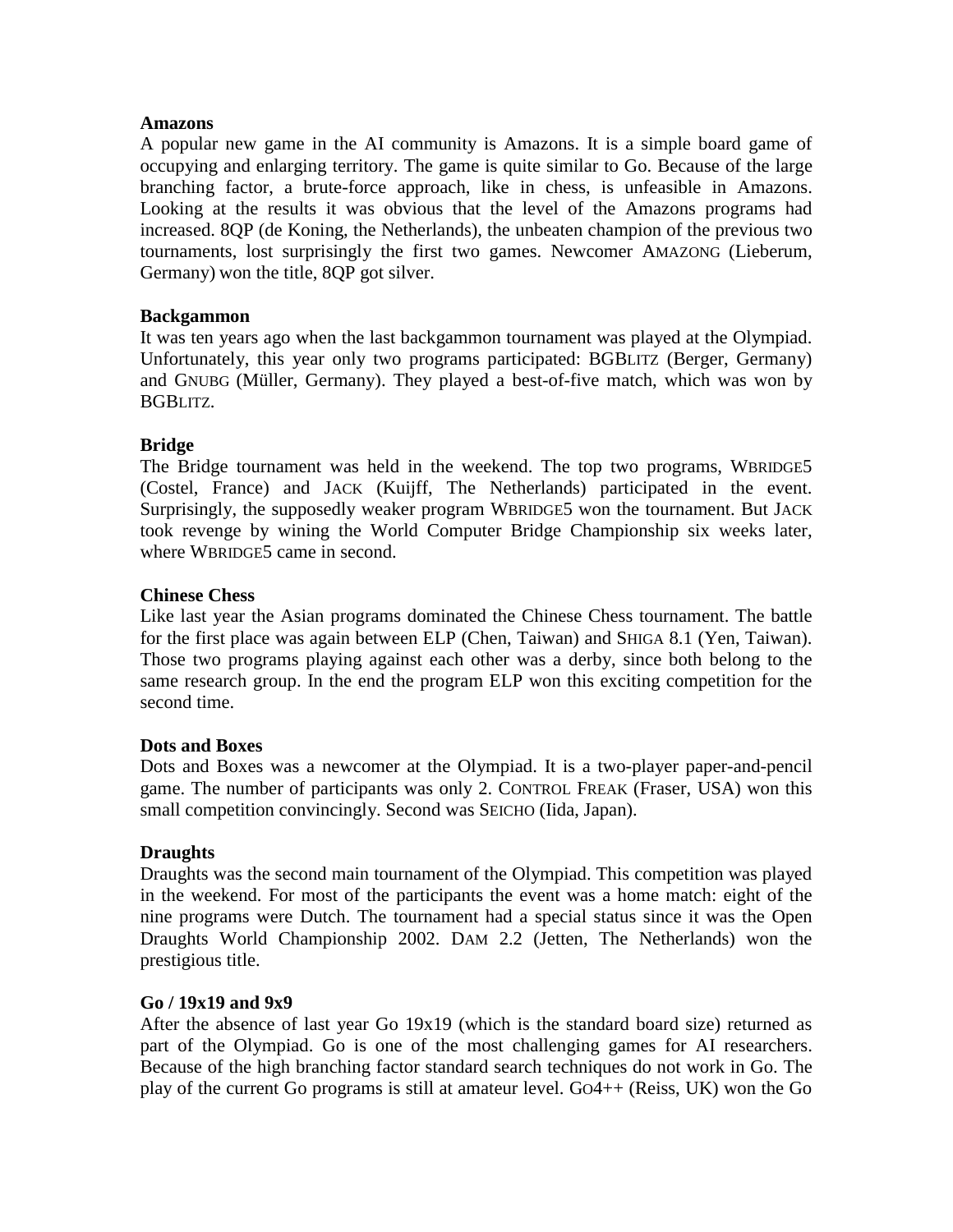19x19 competition with a perfect score. The smaller Go 9x9 competition was also won by GO4++.

#### **LOA**

The LOA tournament was for the third time present at the Olympiad. LOA is a chess-like connection game, which is getting steadily more attention in the game-playing community. As in the previous two years the LOA tournament was won by YL (Björnsson, Canada). It lost only 1.5 point against its eternal opponent MIA III (Winands, The Netherlands), which finished second.

#### **Shogi**

Shogi is the Japanese version of chess. The complexity of this game is higher than that of Western Chess. At the moment computer Shogi tournaments are very popular in Japan. In this country Shogi is also a popular domain for AI research. Despite the travelling distance between Japan and Maastricht, there were still five programs participating. The top program ISSHOGI (Tanase, Japan), which won several big Shogi tournaments, won convincingly the Computer Olympiad Shogi tournament.

#### **Demonstration games**

Besides the regular computer tournaments there were demonstration games of computer programs against (top) human players. At Saturday Brian Sheppard's program MAVEN played four demonstration games. MAVEN is originally an English Scrabble program. A day before the games Sheppard successfully defended the MAVEN results in a ceremony, which earned him the doctor's title. For the Olympiad he had built a Dutch version. The top human players were outplayed by MAVEN. At Sunday the Bridge programs competed against the local human champions. Moreover, Jeroen Donkers demonstrated the game of Bao (a kind of Awari) to a large audience. He showed the strength of his Bao program by defeating the top Dutch Bao players (De Voogt and Nierse). On Wednesday the Amazons Exhibition tournament with human and computer-teams was played. A team consisting of arbitrarily many humans and computers was allowed to make its decision in arbitrary ways. Four teams participated in this knockout tournament, which was won by the team of Lorentz (USA).

At the last day of the Olympiad a social dinner was organised for the authors of the participating programs. This was a good moment for the programmers to discuss the performance of their machines at the Olympiad with each other. Between the courses the medals and prizes were handed to the winners of each tournament. At this occasion several authors thanked the organisation for the success of the Olympiad.

## **The Computer-Games Workshop**

As a successor of last year's Computer-Games Workshop at the Sixth Computer Olympiad, Jos Uiterwijk (IKAT) again organised a three-day workshop in the evening, from July 6 to 8. The workshop focused on the latest developments in games programming. Each evening, the workshop attracted an audience of some 30 people, from all over the world. The event consisted of three invited lectures, thanks to a grant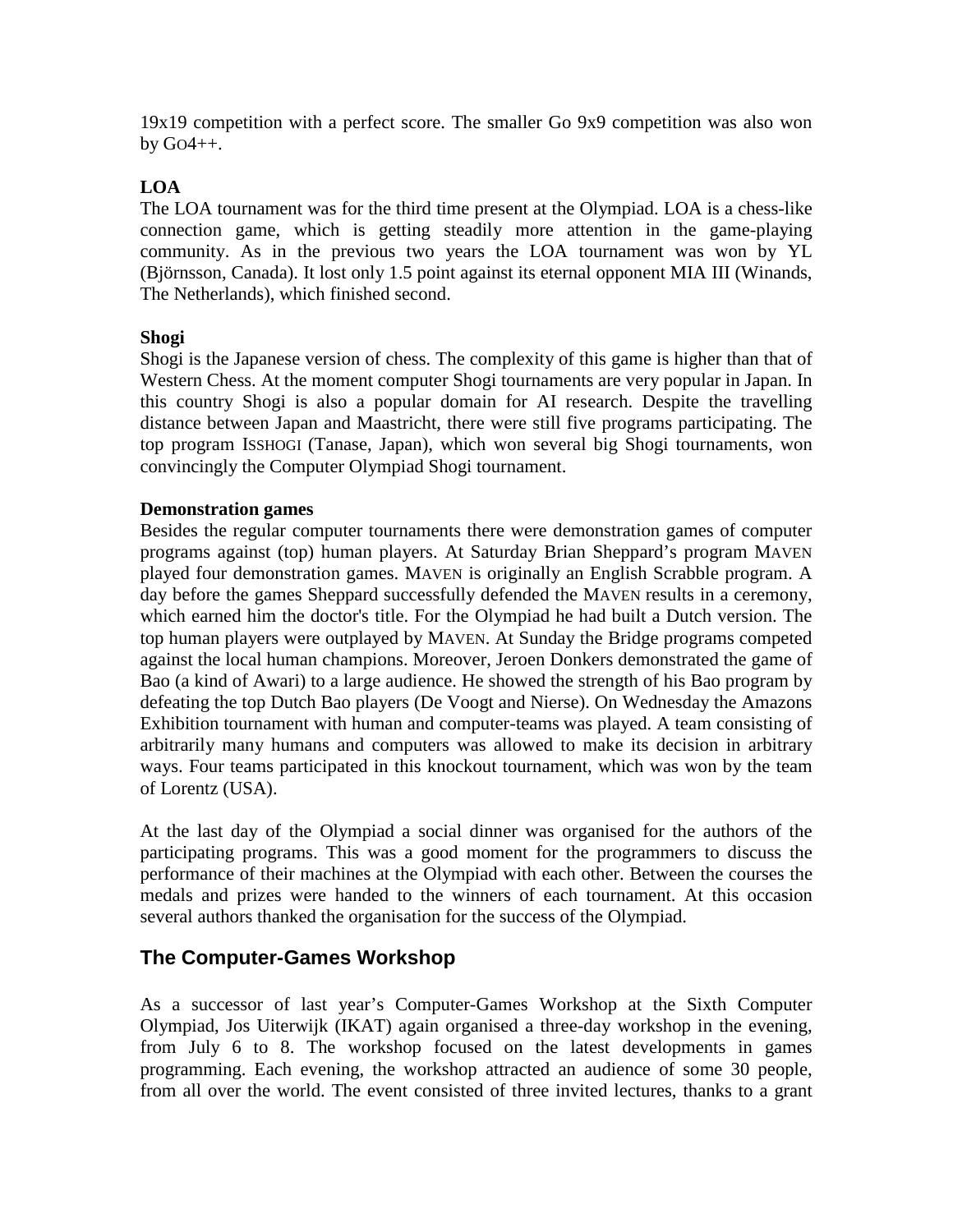from NWO, and eleven regular presentations. Each day started with an invited lecture (45 minutes) followed by three or four presentations (25 minutes each).

At the first day, the invited lecture of the workshop was given by Brian Sheppard (USA) and was entitled *An Overview of Computer Play of Scrabble*. In this lecture he described the methods that have contributed to the superhuman strength of his Scrabble program MAVEN. This lecture was not only inspiring for those building Scrabble programs, but also for human Scrabble players. Next, Hiroyuki Iida (Shizuoka University, Japan) presented a talk entitled *Dynamic-Information Games*. He introduced a new class of chess-like games with dynamic information. Subsequently, Mark Winands (UM, The Netherlands) talked about *Learning in Lines of Action*. He showed how two components of his LOA playing program, the evaluation function and the move ordering, were improved by using learning methods. Finally, Rémi Coulom (France) gave a presentation named *Treemaps for Search-Tree Visualization*. He described how treemaps could be applied to visualise the large trees generated by game-playing programs.

At the second day, Jonathan Schaeffer (University of Alberta, Canada), with the topic *Solving the Games People Play*, presented the second invited lecture of the workshop. He discussed the progress on "solving" Checkers and Poker at the University of Alberta. Next, Jeroen Donkers (UM, The Netherlands) went into some details of *Programming Bao*. He explained the rules and the game properties of Bao too. Subsequently, Jun Nagashima presented *Realization-Probability Search: Its application to Shogi and LOA*. He discussed the research question in applying the realization-probability search into a game (LOA) where existing expertise is not available. The last talk of the day was given by Richard Lorentz (California State University, USA), presenting *Finding Territory in Amazons*. He reported which territory-detecting technique in an Amazons-playing program was most beneficial.

The invited lecture of the final day was given by Eugène Nalimov (Microsoft, USA), who talked about *Chess Endgame Tablebases*. Eugène Nalimov was the Guest of Honour of the WCCC. In the lecture he explained the lessons he learned when he built his tables. He ended with predicting future research. Then Erik van der Werf (UM, The Netherlands) showed results of *Solving Ponnuki-Go on Small Boards*. He discussed his search engine, which performed well on solving Ponnuki-Go positions*.* Next, Ingo Althöfer (Friedrich Schiller University Jena, Germany) gave an overview of *Inventing Game Variants with Computer Help*. He demonstrated how automatic invention and evaluation of games may be done. Guy Haworth (UK) gave two talks: *Self-play: Statistical Significance* and *Reference Fallible Play*. In his presentation he talked about some advanced topics in computer game playing. Yngvi Björnsson (University of Alberta, Canada) revealed some secrets in his talk *The Game Programmer's Toolbox.* He discussed several tools he developed over the years to assist him with the development of board games.

## **Final Remarks**

The Olympiad was even a bigger success than last year. The number of competitions increased (12 this year, 6 last year) and also the number of participants (70 this year, 33